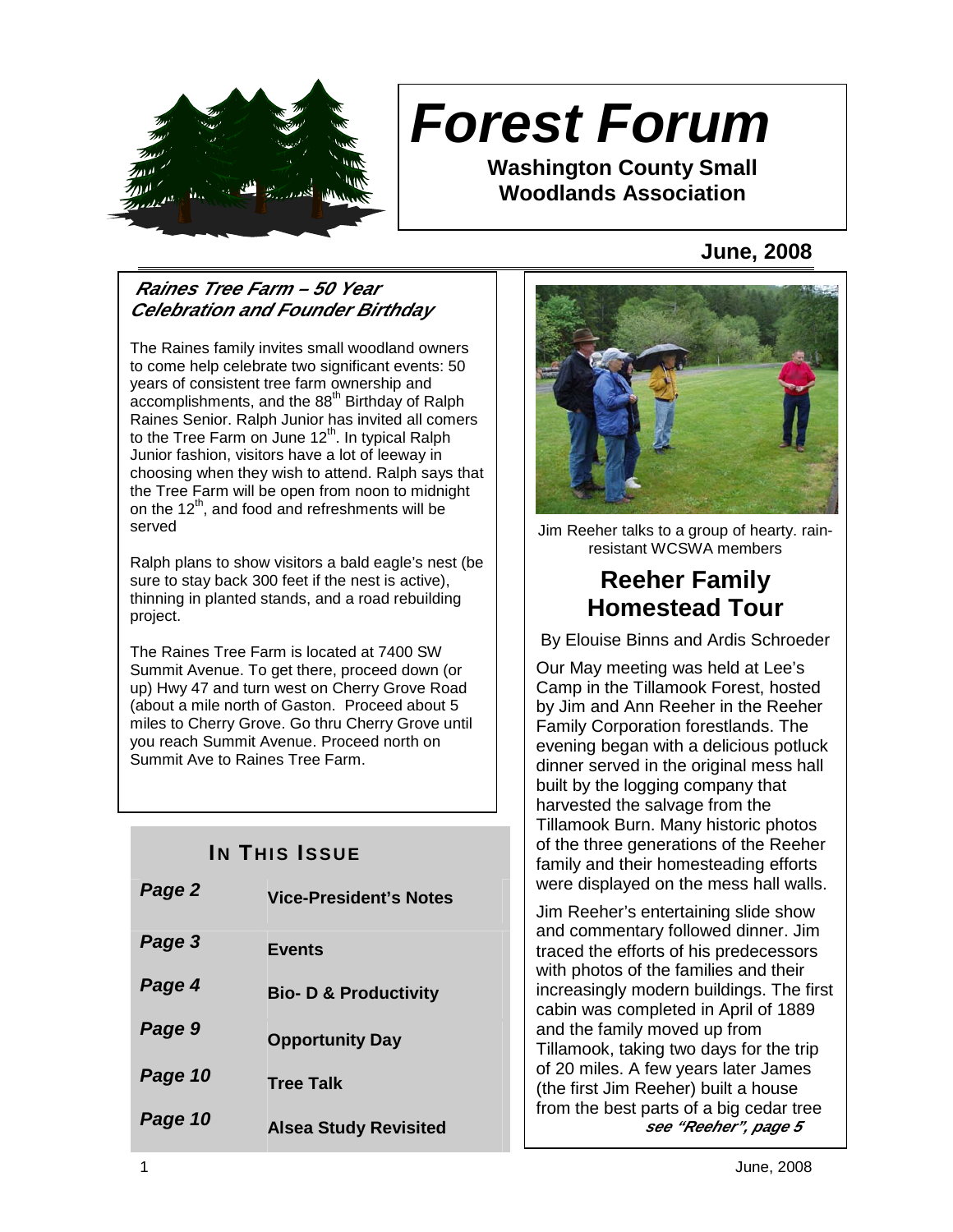# **Notes from the Vice-President by Jim Brown**

As usual, I am behind schedule on my farm work. I can report, though, that I applied Garlon 4 to some persistent blackberry vines during a dry period in March; propped up the seventyodd 5-year-old saplings which were pushed from the vertical by snow, ice and wind; and cut down the many 12-foot-high blooming Scot's broom (which I had cut down in fall of 2005). This year, the Scot's broom WILL be sprayed after it sprouts, so hopefully no more 6-foot tall leaders! Got some other things done, too, but still much more to do. Since the farm has always been forest, there are many native plants growing and blooming this time of year. I try to take a little time to enjoy the ambience.

Dallas mentioned carbon credits in his Notes last month, and I want to pass on some thoughts and information that you may find useful.

Information: Earlier this month, OSWA submitted a business plan for the formation of an Aggregator Organization to the American Forest Foundation (parent organization of the American Tree Farm System). If approved, the AFF will provide a **substantial** grant to OSWA to set up a pilot project to implement the plan. Certified forests would be eligible to participate. Participating forests would have to be appropriately stocked, and guaranteed to remain so for a set period of years. If the AO pans out, many of us will have an opportunity to benefit financially from what our forests would be doing anyway.

Thoughts: At first, it goes against my better instincts to get paid for something that will enable some factory to produce carbon emissions above its allotted cap by purchasing my credits. On the other hand, my sale of carbon credits makes it more expensive for that factory to continue to emit carbon. This additional cost of production is expected to motivate industries to phase out older carbon-intensive processes in favor of cleaner ones, and to phase them out more quickly. This is a good thing.

O.K., so why do I get to collect dollars for no additional work? Is it right to take free money? Fact is, I will limit my options for marketing timber during the time I commit my forest to carbon sequestration. It is also true that carbon credits are market-traded, so the value will vary, and could drop significantly as industry switches to cleaner processes. If I still feel a bit guilty about collecting cash from carbon credits, I could dedicate the ill-gotten gains (after taxes) to reducing my own carbon footprint by outfitting my home for passive solar heat and photovoltaic electricity, driving more fuel-efficient vehicles, and using more efficient equipment and methods on the farm.

In the next few months, carbon credit opportunities and choices will become clear. Tom Nygren tells me there will be a Co-op event coming up on June 21<sup>st</sup> that will cast more light on the subject. In the meantime, I guess I'll tackle my ivy patch next (**See page 9**).

Keep 'em growing! We all know that's a good thing.

Jim

"The reasonable man adapts himself to the world; the unreasonable one persists in trying to adapt the world to himself."

George Bernard Shaw (1856-1950)

 $\overline{a}$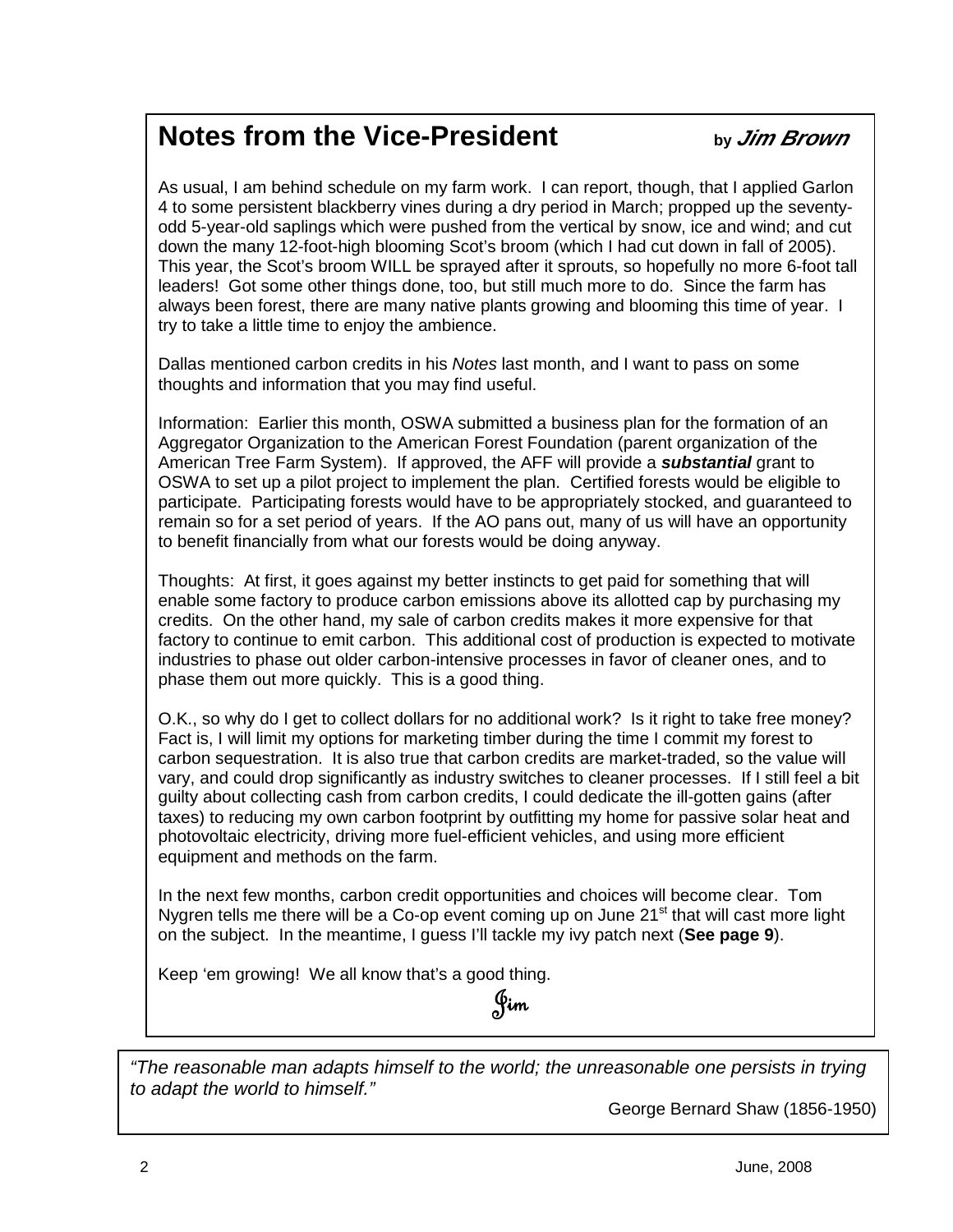#### **WCSWA Leadership**

 **President – Dallas Boge; 503-357-7688 Vice-President** – **Jim Brown; 503-284-6855 Secretary-Treasurer – Bob Shumaker**; 503-324-7825 Board of Directors: Dick Courter; 503-297-1660 Art Dummer; 503-357-4258 Tom Nygren, 503-628-5472 Neil Schroeder; 503-628-2344 Bonnie Shumaker – 503-324-7825 Wendell Walker, 503-353-0328  **Legislative Committee Chair:**  Ron Larson; 503-775-3223

**WCSWA Website** www.wcswa.org **Website Manager: Kathy Scott** Contact Tom Nygren for web postings and information.

#### **Forest Forum Newsletter Editor:** Tom Nygren 503-628-5472 e-mail: tnygren@juno.com

## **The Tree Farm Tradin' Post**

 for tools, equipment, property, or materials? You can place a free advertisement in Forest Forum. A free service to our members: List tree farm items/land to buy, sell, or trade. Contact Tom Nygren, 503-628-5472. Got a tool or piece of equipment you don't need any more? Or maybe you are looking Another way for tree farmers to help each other! (3 month limit)

**For Sale: No items were submitted**

**Wanted: No items were submitted**

## **Event Calendar**

| June             | 12 50 <sup>th</sup> Year Celebration of Raines Tree Farm and 88 <sup>th</sup> birthday of<br><b>Ralph Raines Sr.</b> (and WCSWA field tour) – An open house<br>event, from noon to midnight – if you can last that long! See article<br>with directions on page 1.<br>21 Woodland Owner Opportunity Day - Open to all woodland<br>owners. 8:30 a.m. to 12:15 p.m., followed by potluck. Kinton Grange,<br><b>Scholls Ferry Road</b> |  |  |  |  |
|------------------|-------------------------------------------------------------------------------------------------------------------------------------------------------------------------------------------------------------------------------------------------------------------------------------------------------------------------------------------------------------------------------------------------------------------------------------|--|--|--|--|
| July             | 26 Tree Farmer of the Year Tour – Bob and Bonnie Shumaker's                                                                                                                                                                                                                                                                                                                                                                         |  |  |  |  |
| <b>August</b>    | Field tour planned; to be announced                                                                                                                                                                                                                                                                                                                                                                                                 |  |  |  |  |
| <b>September</b> | Field tour planned; to be announced                                                                                                                                                                                                                                                                                                                                                                                                 |  |  |  |  |
| <b>October</b>   | <b>WCSWA Meeting – Roy Anderson, marketing specialist for The</b><br>21<br><b>Beck Group</b>                                                                                                                                                                                                                                                                                                                                        |  |  |  |  |
| <b>November</b>  | <b>18 Annual Banquet</b>                                                                                                                                                                                                                                                                                                                                                                                                            |  |  |  |  |
| December-        | <b>No WCSWA meeting</b>                                                                                                                                                                                                                                                                                                                                                                                                             |  |  |  |  |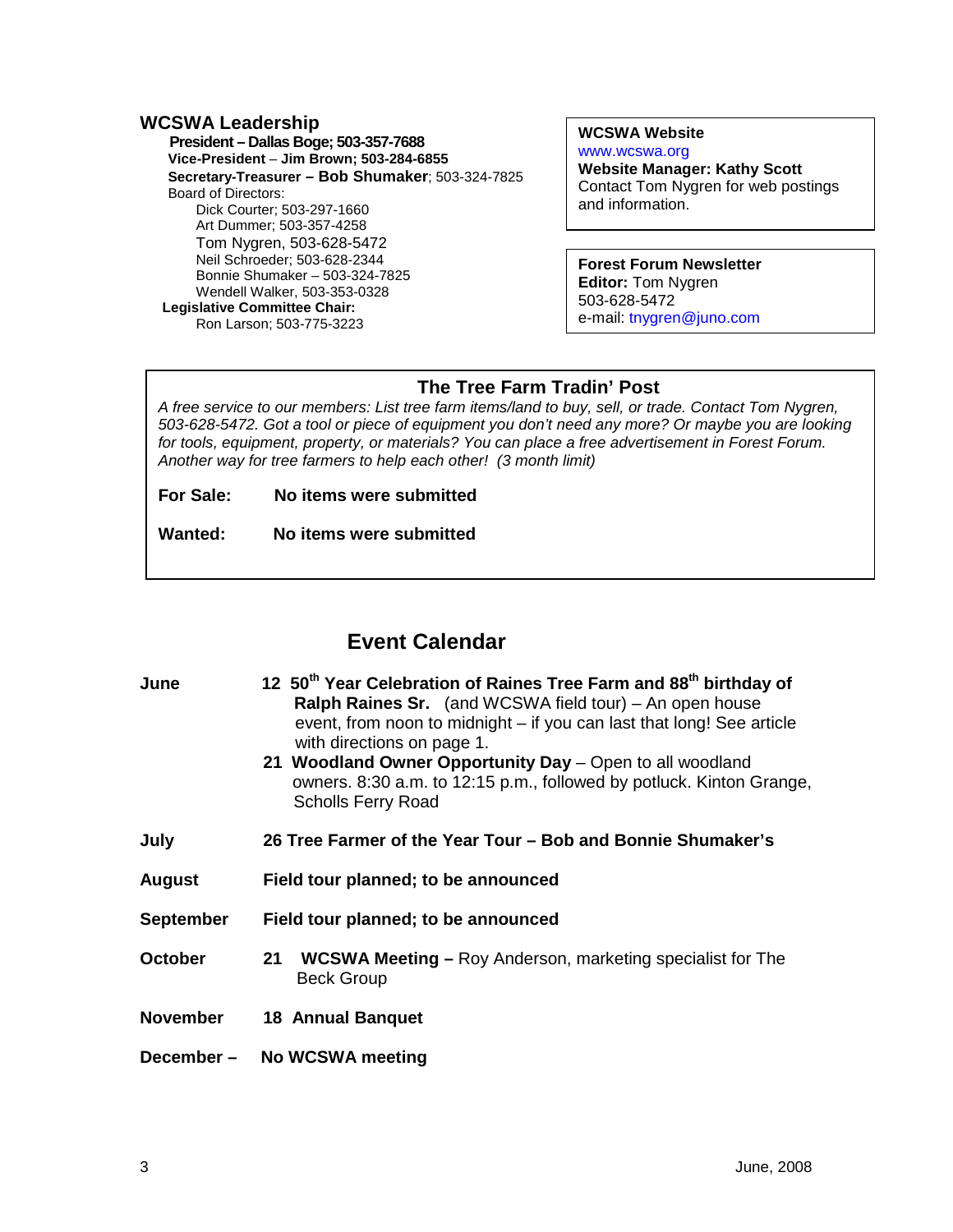

A reminder about farm/ranch insurance.

A roll up your sleeves reminder.

Whether you're on a 15,000-acre ranch or a small hobby farm, your insurance should work as hard as you do. Call today for a free, no-obligation look at getting it all coveredhome, buildings, livestock, machinery and liability. So you can check it off your list, and off your mind.



Larry Thompson Agency, Inc. 15455 NW Greenbrier Parkway Beaverton, OR 97006<br>(503) 924-2200 Bus (503) 924-2202 Fax





American Family Mutual Insurance Company and its Subsidiaries Home Office - Madison, WI 53783 www.amfam.com

 $002059 - 1/06$ @ 2006

## **Biodiversity Key To Ecosystem Productivity**

Scientists from Brown University have discovered that an ecosystem's productivity is directly linked to its diversity of plant species. The discovery has granted biodiversity new importance in the fight against climate change: the more productive the ecosystem the more carbon it captures.

 "It's a double whammy," Osvaldo Sala explained. "We not only are disturbing our planet by putting more carbon into the atmosphere, but we're reducing the ability of ecosystems to capture and store it." Sala is the director of the Environmental Change Initiative and the Sloan Lindeman Professor of Biology at Brown University.

The Brown scientists conducted their study for six years in Patagonia. They divided an area into ninety plots and then began to systematically remove native species from each plot and chart the changes in the plot's productivity. Productivity dropped as species were removed.

 The scientists believe that productivity is linked to the diversity of species because of "niche complementarity". In other words, in an intact environment each species has evolved its own niche without interrupting other species' niches. This harmony between species allows them to positively interact with each other and fully utilize the resources of a given space.

 In the experiments "the water is the same, the nitrogen is the same, the sunlight is the same, what is different is the diversity of the plants," said Sala. Artificial landscapes proved far less productive than natural ones. According to the paper: "In contrast [with artificial landscapes] natural ecosystems presented mature individuals, populations, and species coexisting for long periods of time in natural soils without chemical treatments and low artificial disturbance regimes."

The findings appear to have important ramifications beyond plant species, since high biodiversity of plants depends on non-plant species. Insects, birds, and bats are major pollinators for plant species; some plant species depend on a single insect or animal species for pollination. Therefore, to have a truly productive ecosystem all of the region's biodiversity must be retained.

Proceedings of the National Academy of Science in the United States of America, April 22nd 2008. For full story, please see http://news.mongabay.com/2008/0429 -hance\_biodiv.html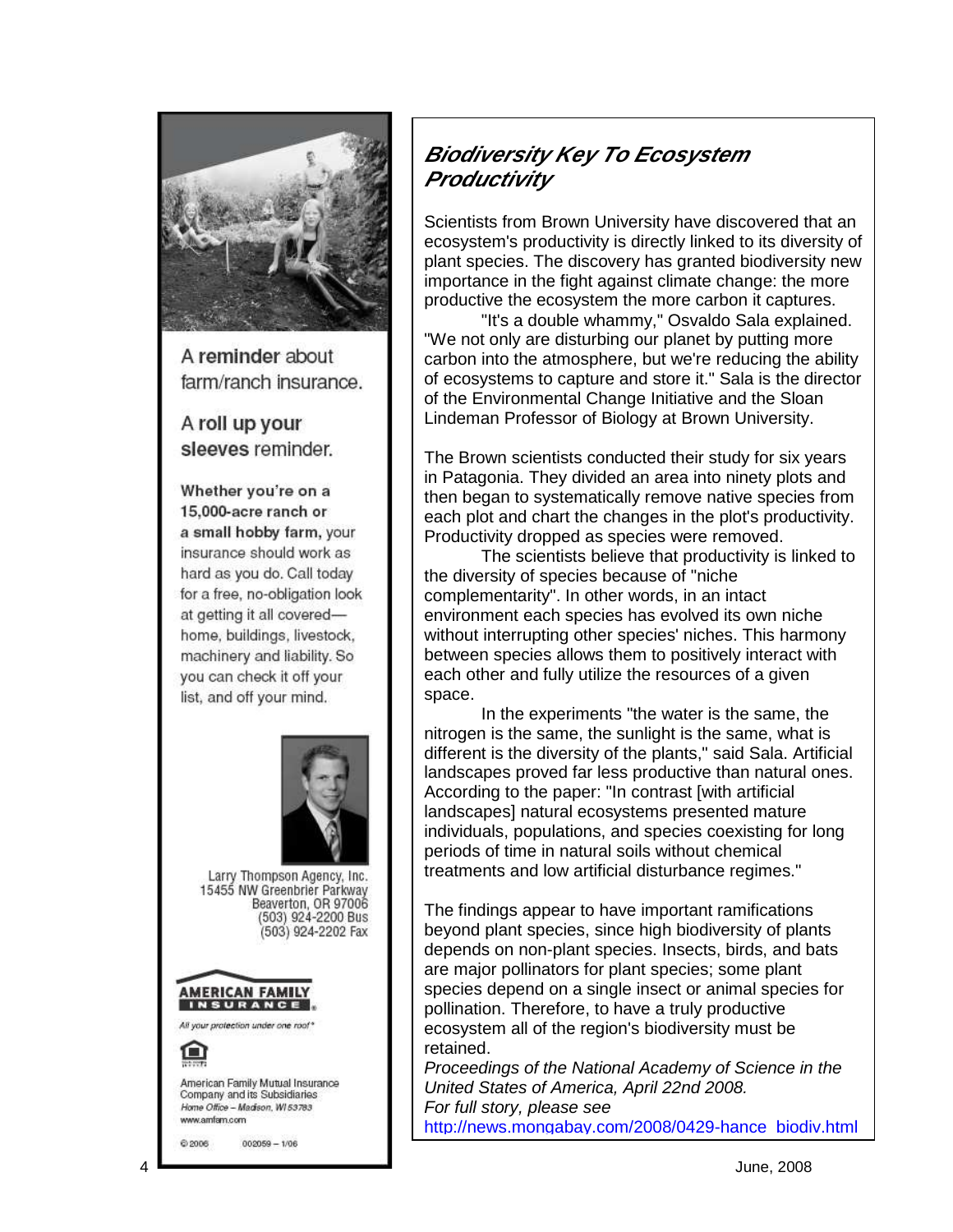

## **"Reeher", from page 1**

he had saved. The floor joists, the wall studs, the siding and the flooring were all split by hand. In a letter to an old neighbor in Kansas, James wrote of a tree that he felled that "when it was on the ground you couldn't see over the log . The man from the prairie could not imagine such a tree and told a neighbor, 'That Jim Reeher has gotten to be an awful liar since he went to Oregon.' " J James' wife, Jennie, wrote in her memoirs about the first house,"Our heating stove was a piece of sheet iron, an enlarged stovepipe with a door on one side, set in a large square box of rocks and gravel. Our cook stove was taken apart and packed in on muleback."

The final house built by James, with the help of carpenters, was completed in 1904. It had 20 rooms and a large fireplace and was known as "The White House on the Wilson River."

 photos and video tapes all catalogued with love and care to encourage coming generations to The evening concluded with a tour of the memorial garden and sites of the structures we saw in the slides. Finally we saw a replica of the original stage stop building which Jim and Ann have constructed to house the Reeher family memorabilia. This museum contains artifacts, letters, treasure their heritage.

## **A 100-Mile Wood Products Market**

The notion of the "100 mile diet" is a concept whereby a family would attempt to purchase its food from close by, thus saving the varied costs of energy. The same constraints of rising and volatile transportation costs could apply to the forest industry as well. Keeping things simple, building real relationships based on real interests and needs, a shared connection to a place and its people may be the source of something more lasting and hopeful.

From an article by Peter Marsh in the NWOA Woodland Report, Spring, 2008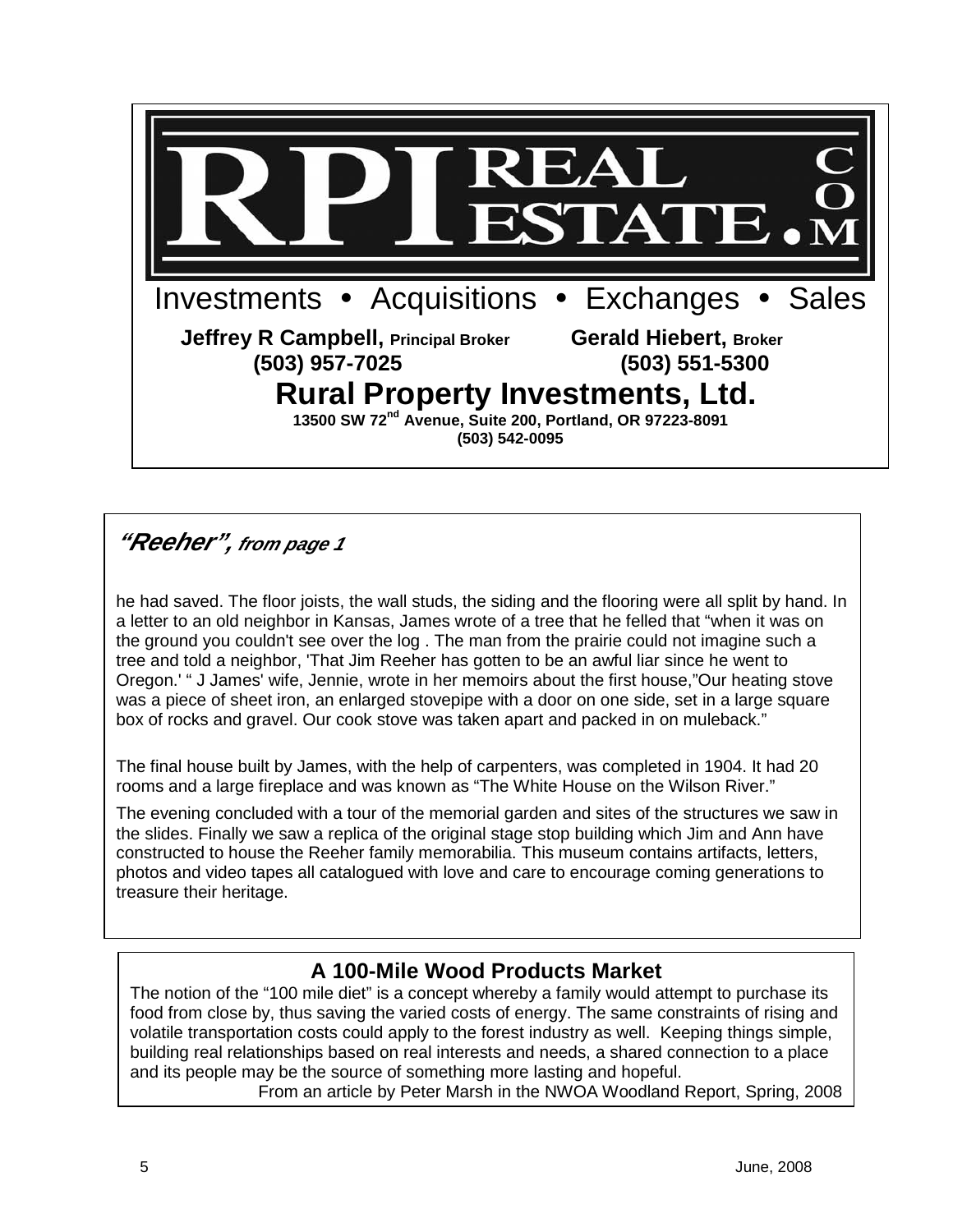## **Birds and Burns Network: Prescribed Fire versus High Severity Wildfires**

 Although prescribed fire is increasingly being used in ponderosa pine forests as a management tool to reduce the risk of future high-severity wildfire, its effects on wildlife habitat have rarely been examined. The Birds and Burns Network was created to assist managers in planning prescribed fire projects that will reduce fuels and enhance bird habitat. Researchers have established a network of study sites across eight Western States to analyze changes in fuels, downed wood, forest structure, bird habitat and populations of birds within 1 to 2 years of prescribed fires. Additionally, studies conducted on the Birds and Burns Network evaluate some of the ecological tradeoffs associated with managing for wildland fire, prescribed fire, or fire exclusion.

Issue 103 of the US Forest Service's Pacific Northwest Research Station publication Science Findings contains information from the Western Regional Birds and Burns Study. Go to http://www..fs.fed.us/pnw. Station website for the full publication, and also sign up to receive Science Findings.

## **Advertising Opportunity:**

**The Forest Forum is a monthly newsletter sent out to over 250 members and friends of WCSWA. Advertisers receive free newsletters for the duration of their ads.** 

### **ADVERTISING RATES (PRICE INCLUDES TYPESETTING & AD PREP)**

**YES!** I want to advertise in the WCSWA Forest Forum. Ad size: \_\_\_\_\_\_\_\_\_\_\_\_\_\_\_\_\_\_\_\_\_\_\_\_\_\_\_

Enclosed is a check or money order for: 1 issue \_\_\_ 4 issues \_\_\_ 12 issues \_\_\_

| Company_____    |                    |       |        |        |
|-----------------|--------------------|-------|--------|--------|
|                 |                    |       | 4      | 12     |
| Contact         |                    | issue | issues | issues |
|                 | 1/12               | \$15  | \$30   | \$75   |
| <b>Address</b>  | page               |       |        |        |
|                 | $1/6$ page         | 25    | 50     | 125    |
| City/State/Zip_ | $\frac{1}{4}$ page | 35    | 70     | 175    |
|                 | $1/3$ page         | 45    | 90     | 225    |
| Phone           | $\frac{1}{2}$ page | 65    | 130    | 325    |
|                 | $2/3$ page         | 86    | 170    | 425    |
| Fax             | Full               | 125   | 250    | 625    |
|                 | page               |       |        |        |

Please send this form, ad copy, logos, photos, etc. to:

#### **Dallas Boge, 10735 NW Thornburg Rd, Gales Creek, OR 97117**

#### **Thank you for supporting Washington County Small Woodlands Association!**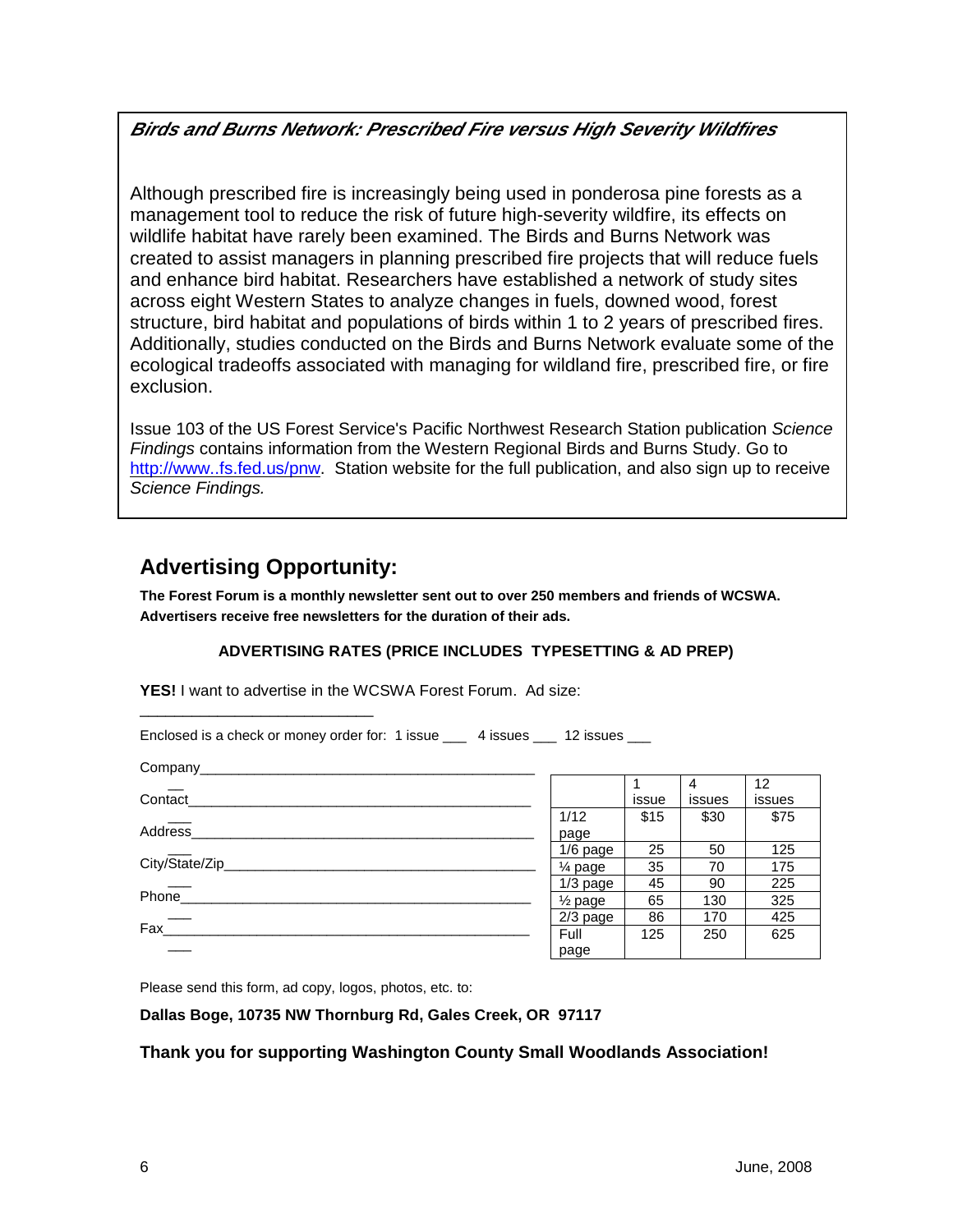## **Tree Talk by Bonnie Shumaker**

On May 22, we had a delightful group of second graders from Banks Elementary School visit our farm for a field trip as part of their study of forests. Besides having lots of fun, the children experience eight different stations. With WCSWA's Master Woodland Managers assisting at each station, the children learn about the forest from the practical to the aesthetic. Pat Nygren helped at the "Poetry" station and solicited from the children the following insightful Haiku poems based on different senses of the forest. I hope you enjoy them as much as I do.

#### **ANIMALS**

**Birds, chipmunks, squirrels Dogs, ants, butterfly, deer, salamanders Eggs, spider, skippers Habitat** 

**POND** 

**Salamanders, fish, newts Tadpoles are fast baby frogs Reeds, fish heads Wet** 

#### **FOREST**

**Ferns, squirrels, chipmunks Face on a tree, stump Twigs, spider, moss Trees** 

#### **TREES**

**Nests, birds, nature Pine cones, quiet, ferns, stumps Animals, branches, leaves Bark** 

## **SOUNDS**

**Wind, rushing water Birds, rain, woodpeckers, leaves rustling Branches, snapping, cracking Peaceful** 

**STUMP Rough, roots, round Lots of animals live there Rotten, moss, dead Bugs** 

**NATURE Salamanders, trees, pond Bee nests, old man, twigs Dog, stump, needles Wildlife** 

### **HABITAT**

**The forest floor Trees, plants, nest, sky, pond Deer, holes, bunnies Homes**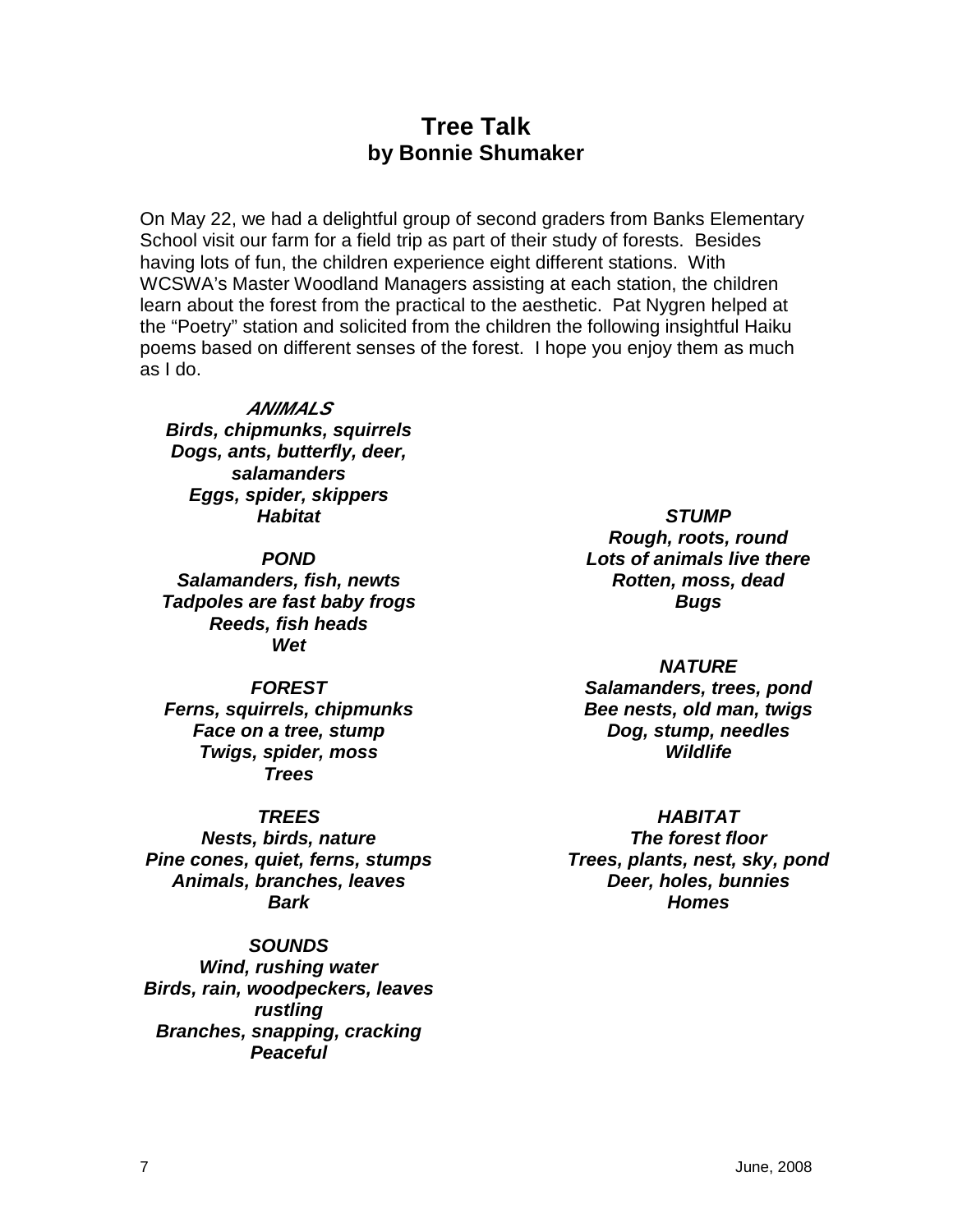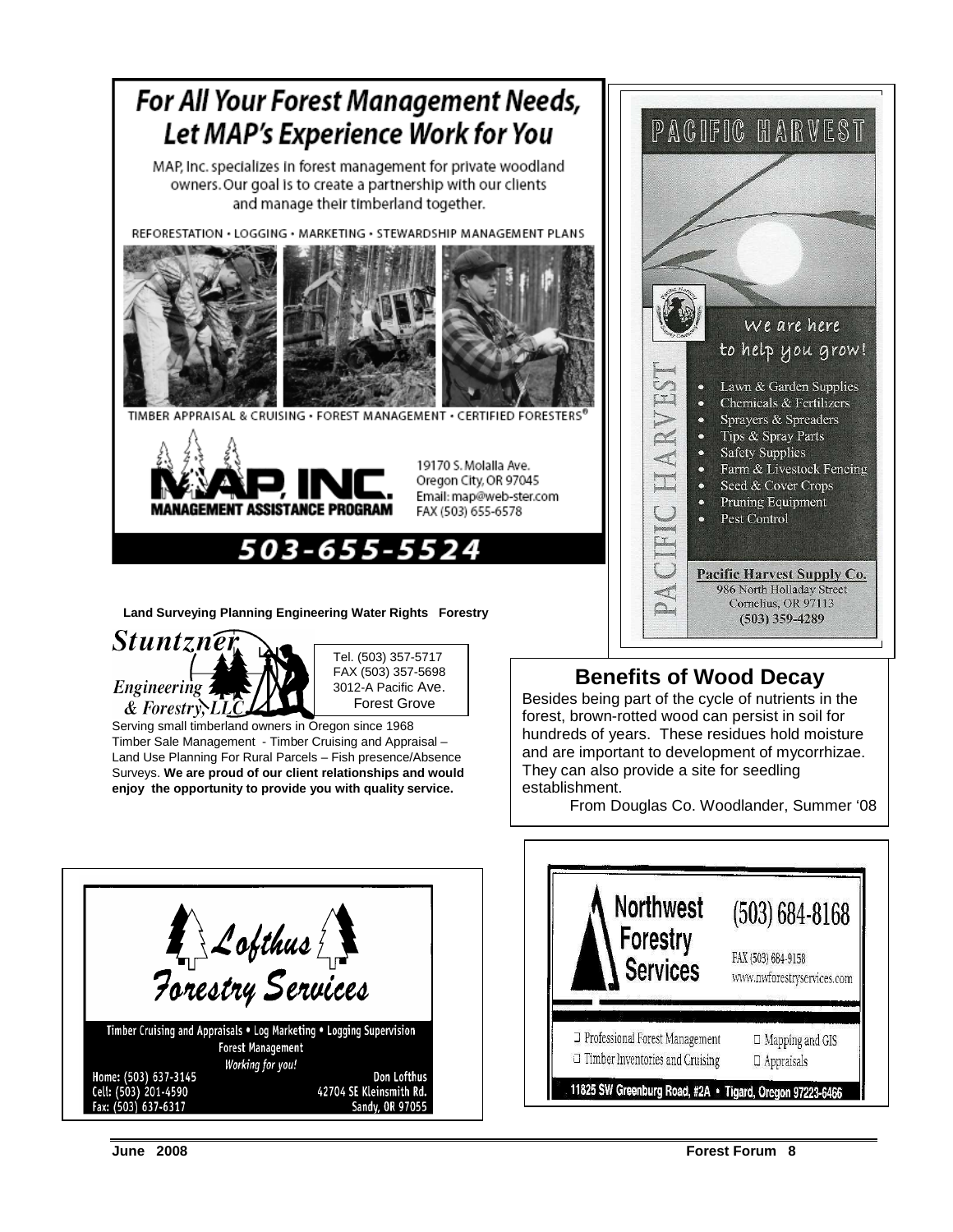

# **Opportunity Day for Small Woodland Owners – June 21 st**

Come join the Oregon Woodland Cooperative (OWC) in a special educational opportunity.

Logs and lumber are not the only products of value in the forest, today value can be found in every needle and plant, and in the forest as an ecosystem. The Oregon Woodland Cooperative brings to you an opportunity to learn about the many new and innovative ways small landowners can utilize their resource.

#### **Carbon Management – Dr. Mark Harmon, OSU**

Dr. Mark E. Harmon, Richardson Chair and Professor in Forest Science of Oregon State University will present a lecture on the role of forests in mitigating climate. Specifically, the lecture will explore carbon management in forests and forest products.

#### **Ecosystem Services – Dr. Bobby Cochran, Clean Water Services**

Dr. Bobby Cochran of the watershed management staff of Clean Water Services will present on a variety of ecosystem service programs, where incentives and payments are available for landowners whose property provides clean water, wildlife habitat, scenic views, and other benefits.

#### **Non-timber Forest Products – Pat Mooney**

Pat Mooney will give a presentation on the wide variety of non-timber forest products available from our forest. He will discuss the many opportunities these products offer, and some of the potential challenges involved in their harvest and sale.

Family forestry is important to the OWC and its membership so we would like to invite you to bring your husbands, wives, children, anyone you want involved in the future of your forest. A "lunch table will be provided, with sandwich "fixins", fruits and other goodies.

When: June  $21^{st}$  8:30 am  $-$  12:30 pm Where: Kinton Grange (www.kintongrange.org) 19015 SW Scholls Ferry Road, Beaverton

### **Info and RSVP**

While you don't need to RSVP to attend, we would appreciate it if

you let us know you are coming, it will help us be better prepared. To let us know, or if you have any questions **call 503-647-7425** or **e-mail: louis@orwoodlandco-op.com. Website:**  www.orwoodlandco-op.com

Schedule:

8:30 – Introduction 9:00 – Carbon Management 10:00 – Ecosystem Services 11:00 – Break 11:15 – Non-timber products 12:15 - LUNCH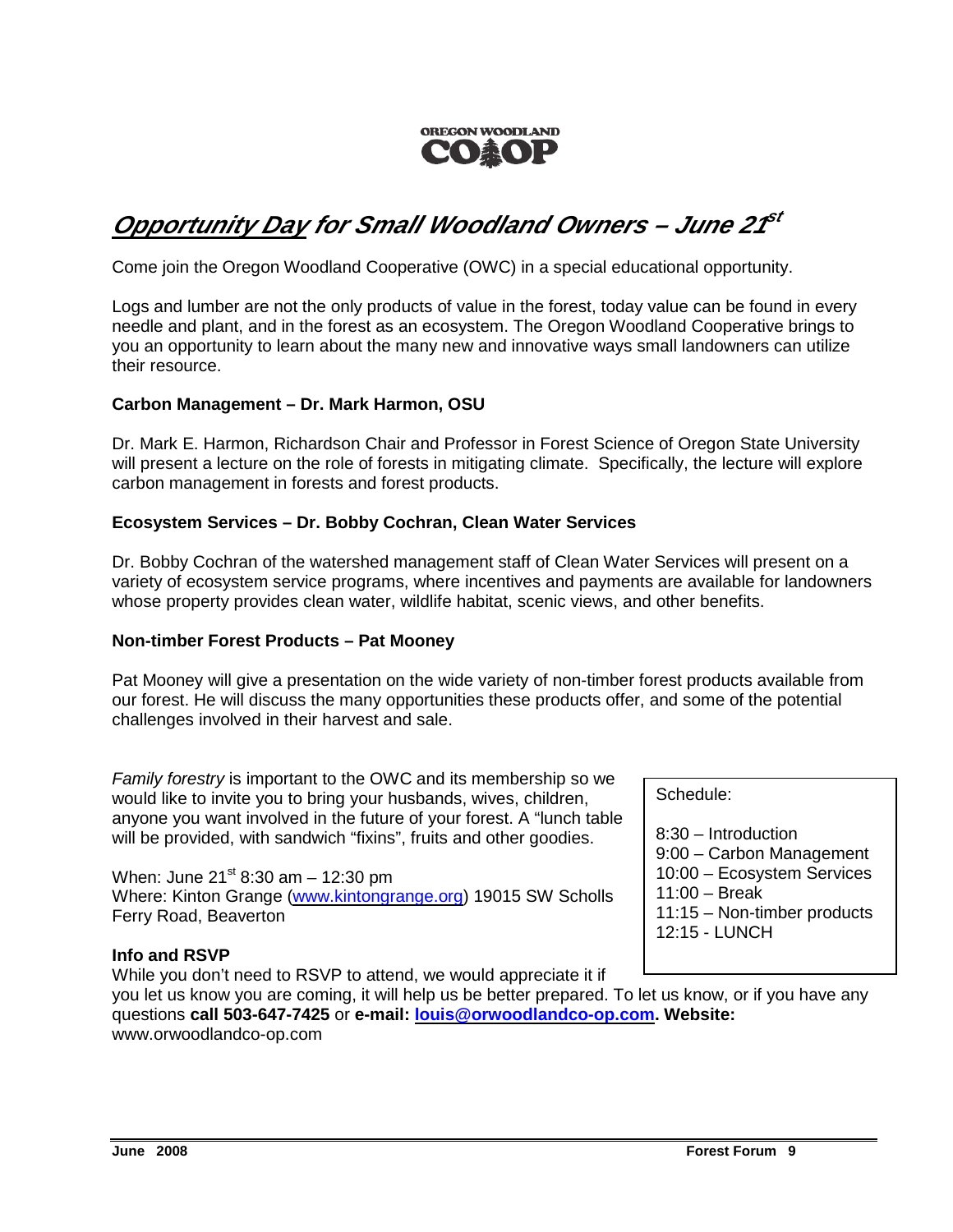

Save time and money on your next land clearing project by calling Brush Tigers, Inc. We can clear one acre of heavy brush and small trees or up to four acres of light brush in a single day leaving virtually nothing to haul away!

- $\bullet$  Land/Lot Clearing
- $\bullet$  Fire Breaks
- $\bullet$  Maintenance of Fire and Logging Roads

**BRUSH TIGERS, INC.** THE ULTIMATE IN LAND CLEARING! 503-313-2599

WWW.BRUSHTIGERS.COM Or email us to receive an information packet EMAIL: BRUSHTIGERS@COMCAST.NET **CCB 162482** 

VISIT OUR WEBSITE TODAY AT:

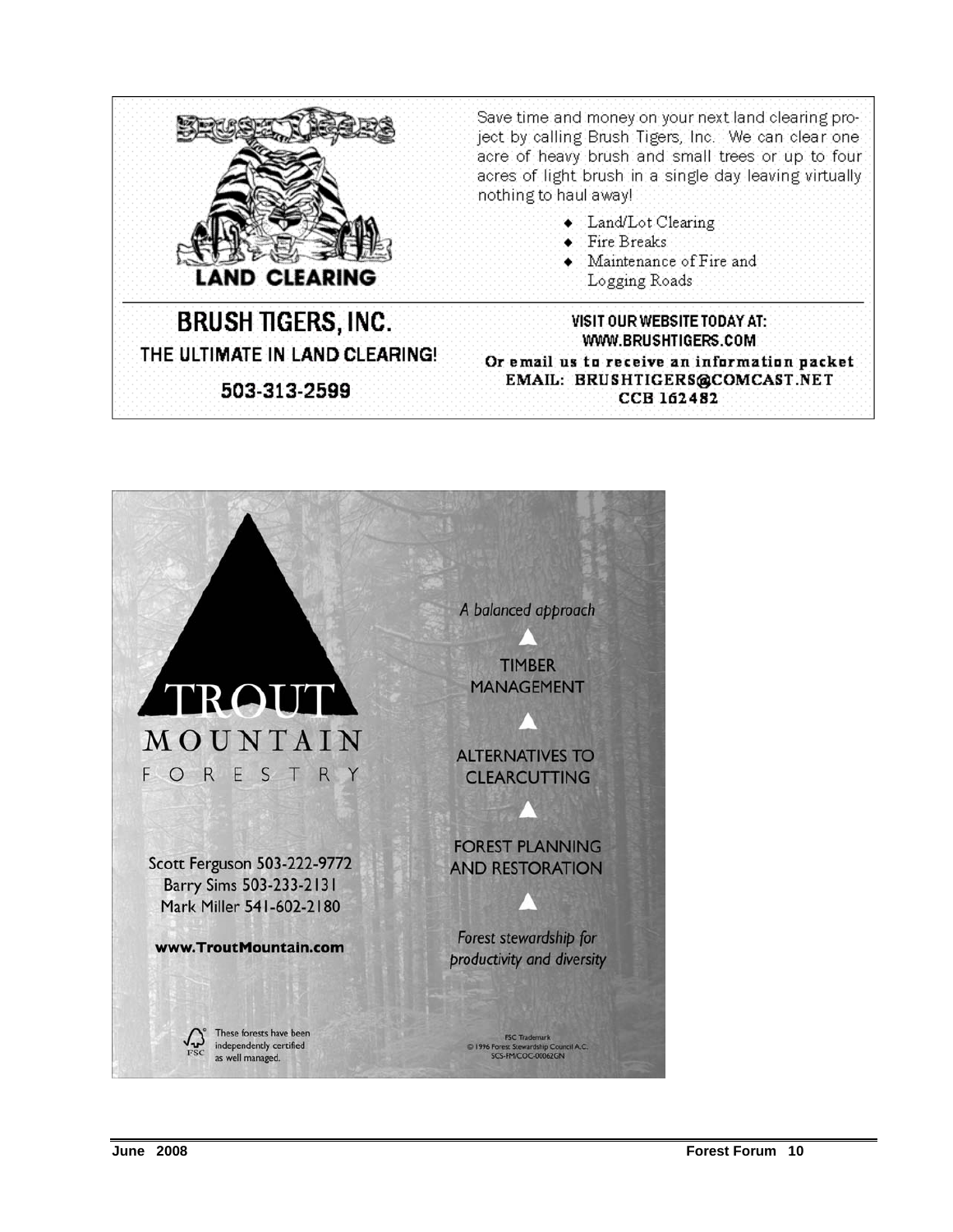## **Coastal Studies Test Assumptions About Harvest Effects**

## Watershed Research Cooperative

The Alsea River Revisited Watershed Study (Mid-Coast is part of a research cooperative including two other watershed studies in Oregon- Hinkle Creek (Cascades) and Trask River (Northwest Coast Range). This collaboration of three watershed studies under one research cooperative (Watersheds Research Cooperative) provides greater ecological context to address forest management effectiveness questions.

The Alsea Watershed Study Revisited provides a unique opportunity to compare the environmental response of contemporary forest practices with the environmental response of the unrestricted logging that occurred in the 1960s. By looking at a record of watershed data that was collected over a 50-year period and using a control watershed that has not experienced significant human impacts since before the 20th century, the study will investigate how the impacts of forest management compare to natural disturbance and variability.

The Alsea study complements the WRC efforts at Hinkle Creek and the Trask by providing a 20-40 year record over a 50-year period and by comparing drastically different treatments on the same watershed.

The Alsea Watersheds provide an opportunity to compare water resource responses to current forest practices with those resulting from an extreme manipulation in the 1960s. The original Alsea Watershed Study assessed the effect of timber harvesting on water, aquatic habitat, and salmonid resources using a paired-watershed approach. Flynn Creek was an undisturbed control watershed in the original study and remains an undisturbed Natural Research Area under management by the USDA Forest Service. Deer Creek was partially cut and demonstrated the effectiveness of streamside management zones. Needle Branch was impacted by nearly complete clearcut timber harvesting and subsequent slash burning, with no streamside vegetative buffer. It experienced dramatic water quality responses for temperature and dissolved oxygen. Changes in discharge, sediment, and nutrients were also noted, although these were somewhat more subtle, if more prolonged. The water quality impacts observed for Needle Branch are sometimes erroneously cited as the inevitable consequence of clearcutting.



**Study Leaders:** George G. Ice, NCASI; Jeff Light, Plum Creek Timber Company; Stephen Schoenholtz, Oregon State University and Virginia Tech; Arne E. Skaugset, Oregon State University; John D. Stednick, Colorado State University]

The three studies complement each other by conducting research using similar designs and methods, in different watersheds.

The Alsea Watershed Study is part of the Watershed Research Cooperative at Oregon State University (http://watershedsresearch.org/) and receives inkind and financial support from Plum Creek Timber Company and the National Council for Air and Stream Improvement, Inc.